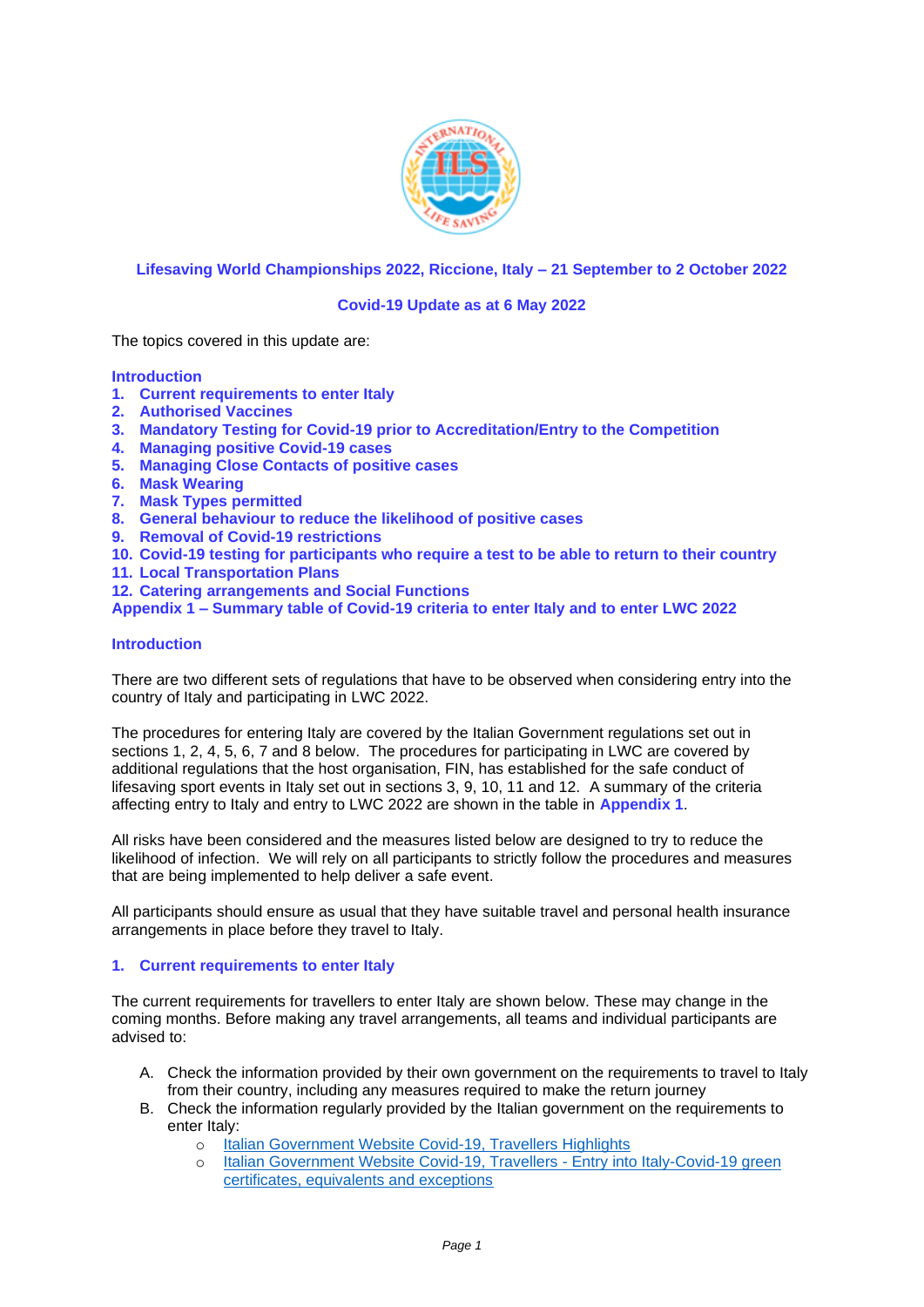- C. The ILS will endeavour to notify LWC 2022 participants of any changes required to enter Italy that are published by the Italian government.
- D. Participants are responsible for checking for any changes required by the government of their own country for outward and return travel.
- E. As from 1 May 2022, a traveller entering Italy is no longer required to complete a Passenger Locator Form. However, you must provide a Covid-19 Green Certificate or other equivalent Certificate that provides evidence of **one** of the following four conditions:
	- i. Completion of the primary vaccination series or booster dose completion of the booster does provides unlimited validity, while completion of the primary series provides only 9 months. See below on the authorised vaccines that are accepted
	- ii. Recovery from Covid-19 infection valid for 180 days from positive test
	- iii. Recovery after the administration of the primary vaccine or booster dose
	- iv. Negative Rapid Antigen Test (Lateral Flow Test– LFT, also known as RAT test in some countries) or Molecular Swab Test (PCR) taken within 48 or 72 hours respectively before entry into Italy
- F. If you cannot provide any of the above on arrival:
	- You will need to travel to your final destination by private transport
	- Remain in self-isolation for 5 days
	- Take another PCR or LFT test at the end of the 5 days of self-isolation. If negative, you can then leave the self-isolation

## **2. Authorised Vaccines for entry to Italy**

The Vaccination Proof certificate needs to show vaccination by one of the vaccines approved by the European Medicines Agency:

- A. Pfizer-Biontech Comirnaty
- B. Moderna
- C. Vaxzevria
- D. Janssen (Johnson & Johnson)
- E. Nuvaxovid (Novovax), or
- F. A vaccine considered equivalent by the Italian Legislation including Astra Zeneca

A list of authorised vaccines is available through the following link (page 4 onwards) Source: [Italian Ministry of Health Authorised Vaccine List](https://www.trovanorme.salute.gov.it/norme/renderNormsanPdf?anno=2021&codLeg=82920&parte=1%20&serie=null)

If your vaccine programme is not included in this list then you need to provide evidence of one of the other measures B, C or D listed above.

# **3. Mandatory Testing for Covid-19 prior to Accreditation/Entry to the Competition**

The criteria for entry into Italy are set by the Italian Government for visitors to their country. However, because the participants are entering Italy for the purposes of participating in an international sport event being hosted by an Italian organisation, there are additional criteria that apply for those attending or participating in LWC 2022.

- A. These state that FIN requires a negative PCR test within the 48 or 72 hours (depending on where you are travelling from) before attendance at the Accreditation Centre to go through the Accreditation and Check in process. This applies to **every participant**, whether they are a competitor, team official, technical official, spectator, ILS meeting delegate or staff member.
	- **Travellers from European countries:** the test must be done within 48 hours of arrival at the Accreditation Centre
	- **Travellers from non-European countries:** the test must be done within 72 hours of arrival at the Accreditation Centre
- B. This regulation is designed to enable the host organisation to welcome participants from all over the world and look after the health and safety of all participants. By checking the condition of all participants before they enter any competition or meeting venue this reduces the subsequent risks of becoming infected with Covid-19.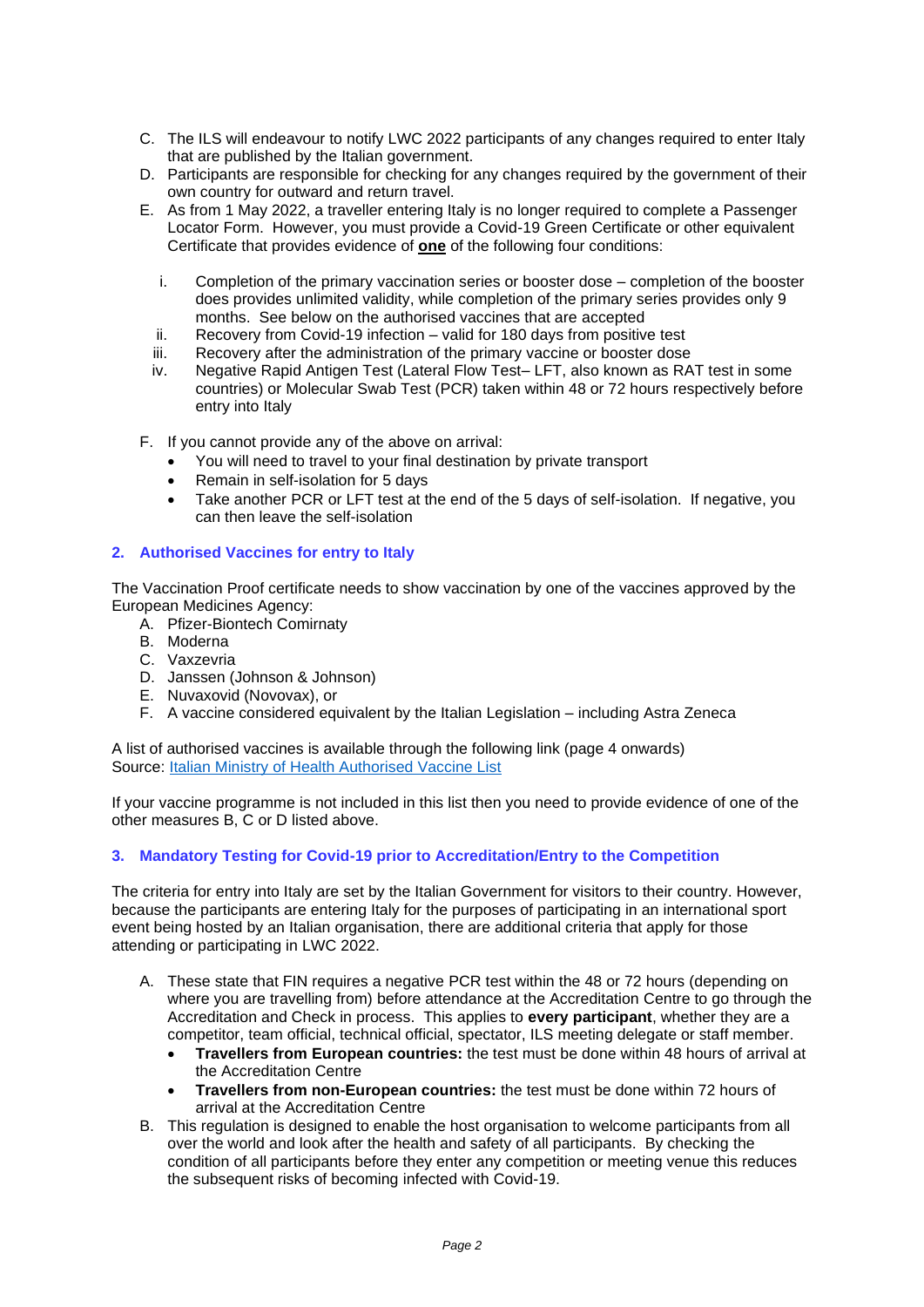- C. Depending on the arrival date into Italy before attendance at the Accreditation Centre, this test may need to be taken after arrival in Italy (the host organisation will provide details of where the test can be taken in Riccione close to the Pool complex). Otherwise it will be taken in the participant's home country before departure to Italy. The participants are responsible for the costs of such tests being conducted, whether in their country or in Italy.
- D. The test result will be part of the Accreditation process which all participants are requested to follow as soon as they have arrived in Riccione. These regulations are set by the Medical Committee of the Italian Swimming Federation, so that they are compliant with both FINA and the European section of FINA, LEN, and at this current time are still in force. They may change later in the year before teams travel to Italy. If they do the ILS will endeavour to advise all participants as soon as any change is officially published in Italy.
- E. Once the participant is cleared by the Accreditation centre and received their accreditation, there are not expected to be any further mandatory Covid-19 tests to be undertaken during the time of LWC 2022, unless an individual develops symptoms of Covid-19.

# **4. Managing a positive Covid-19 case**

Any individual who develops symptoms of Covid-19 must report this immediately to the host organisation (contact details will be provided). The individual must immediately undertake a test for Covid-19.

#### **A. Individual Tests positive**

If a positive test is returned the individual is then subject to the following isolation measures contained in [Decree-Law 24 March 2022, n.24.](https://www.trovanorme.salute.gov.it/norme/dettaglioAtto?id=86394&articolo=1)The same guidance is contained also in: [Circular](https://www.salute.gov.it/portale/nuovocoronavirus/dettaglioFaqNuovoCoronavirus.jsp?id=244)  [No 60136, December 20](https://www.salute.gov.it/portale/nuovocoronavirus/dettaglioFaqNuovoCoronavirus.jsp?id=244)

- The individual must undergo at least ten days of isolation from the first positive swab of which the last three are symptom-free (excluding loss of taste and smell).
- The number of Isolation days are reduced to seven for those who have received the vaccine cycle and booster dose, or for those who have completed the vaccine cycle (without the booster dose) less than 120 days ago.
- An individual can only come out of isolation after a negative test is provided. If they are still positive on the test and have had no symptoms for at least 7 days (excluding loss of taste or loss of sense of smell) they may be able to stop isolation at the end of 21 days.
- Team Managers will need to manage the isolation arrangements within their team and work with the owners/managers of the accommodation in which their team is staying to ensure that the regulations are followed.
- They will be given further advice by the Medical experts of the host organisation on what further actions are to be taken.

#### **B. Individual does not test positive**

- If the individual with the symptoms does not test positive, they may continue to participate in the LWC 2022 events.
- They must wear an FFP2 mask indoors or in crowded locations until the tenth day following the date that the symptoms were first identified.

#### **5. Management of Close contacts of a positive case**

If there is a positive case identified there will naturally be concerns about whether their close contacts may also develop into positive cases. It does not always happen so the following procedures must be adopted:

- A. Members of the same team or of other teams, or other participants, who have had close contact with the individual who has tested positive are not required to isolate or take a test unless they develop symptoms themselves.
- B. They must then test, and if positive self-isolate described in the regulations above.
- C. If they test negative, they should continue to take additional tests until the fifth day following the last date of contact with the infected individual.
- D. If they do not develop symptoms themselves, the close contact must wear an FFP2 mask indoors or in crowded locations until the tenth day following the date of the last close contact.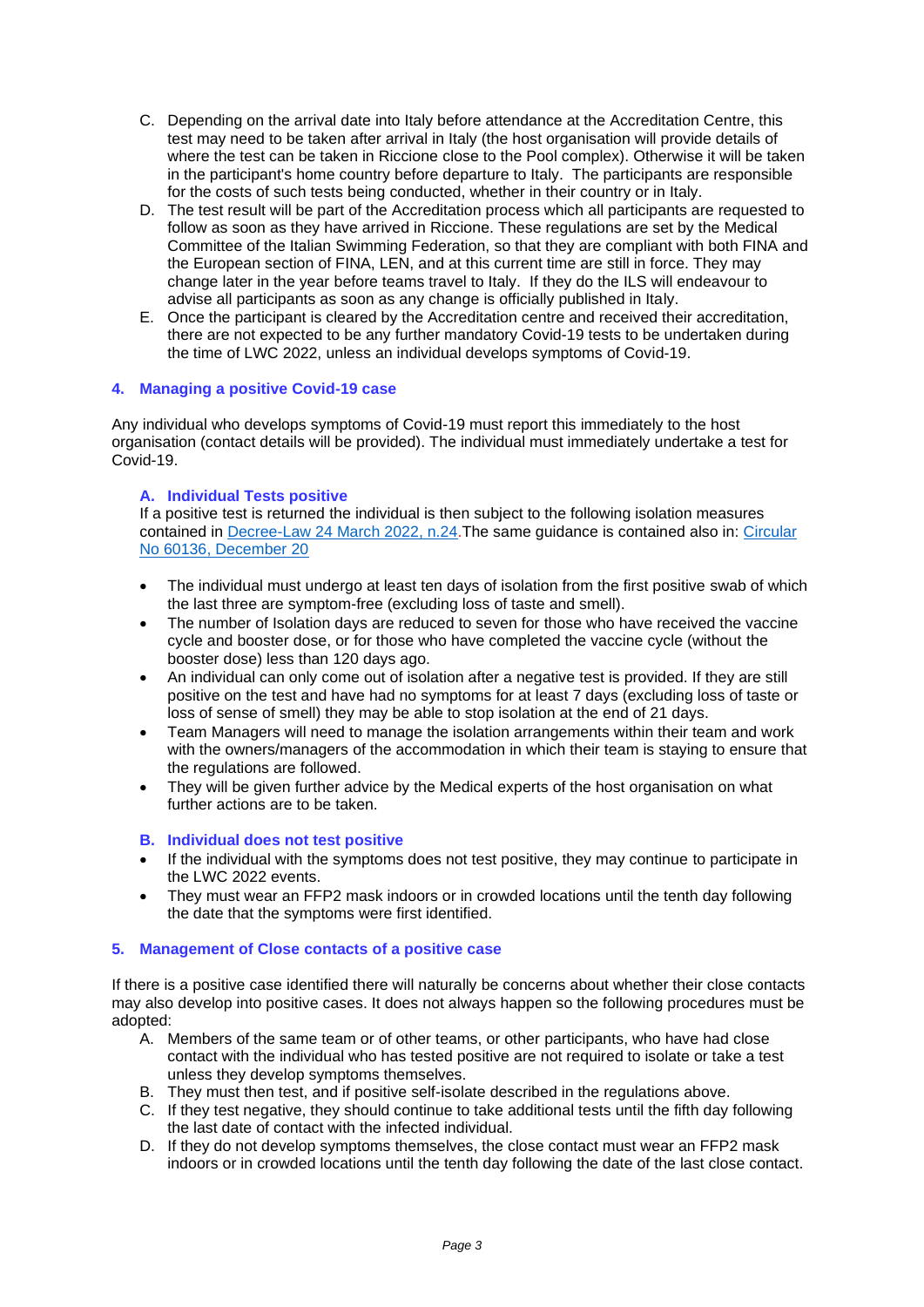# **6. Mask Wearing**

Wearing a mask is mandatory in the following situations

- A. Passengers flying to or from Italy must wear an FFP2 mask at all times while on board the aircraft
- B. Passengers entering Italy from a ship or ferry must wear an FFP2 mask at all times while on board
- C. Passengers travelling by train within Italy must wear an FFP2 mask at all times while on the train
- D. Everyone over the age of five must wear a high-grade FFP2 mask:
	- o **on all forms of public transport**,
	- $\circ$  in cinemas.
	- o **at indoor sporting events and competitions**,
	- o theatres,
	- o concerts,
	- o hospitals,
	- o schools and universities.

No other setting, including shops and workplaces, is included in the most recent announcement though it does still "strongly recommend" masks continue to be worn in all indoor public spaces.

It is also recommended to wear respiratory protective equipment in all public indoor places or places open to the public. However, the obligation to wear masks is not foreseen for:

- E. children under 6 years of age;
- F. people who, due to their disability or pathology, cannot wear the mask;
- G. operators or people who, to assist a person with disabilities, cannot in turn wear the mask (for example: who has to speak in the LIS with a deaf person).

Furthermore, it is not mandatory to wear a mask:

- H. while doing sports activities;
- I. while eating or drinking, in the places and times in which it is allowed;
- J. while dancing in discos, dance halls and similar places;
- K. when, due to the characteristics of the places or the factual circumstances, isolation from noncohabiting people is continuously guaranteed.

Source: Italian Government Website - FAQs - [When and where should masks be worn and what](https://www.governo.it/it/articolo/domande-frequenti-sulle-misure-adottate-dal-governo/15638)  [type](https://www.governo.it/it/articolo/domande-frequenti-sulle-misure-adottate-dal-governo/15638)

#### **7. Mask quality standard**

A. All masks worn **must be FFP2** standard (Filtering Face Piece 2) – the equivalent in Australia, New Zealand, Korea, Brazil, USA, China, Japan is often N95 Respirator. FFP2 filters at least 94% of airborne particles.

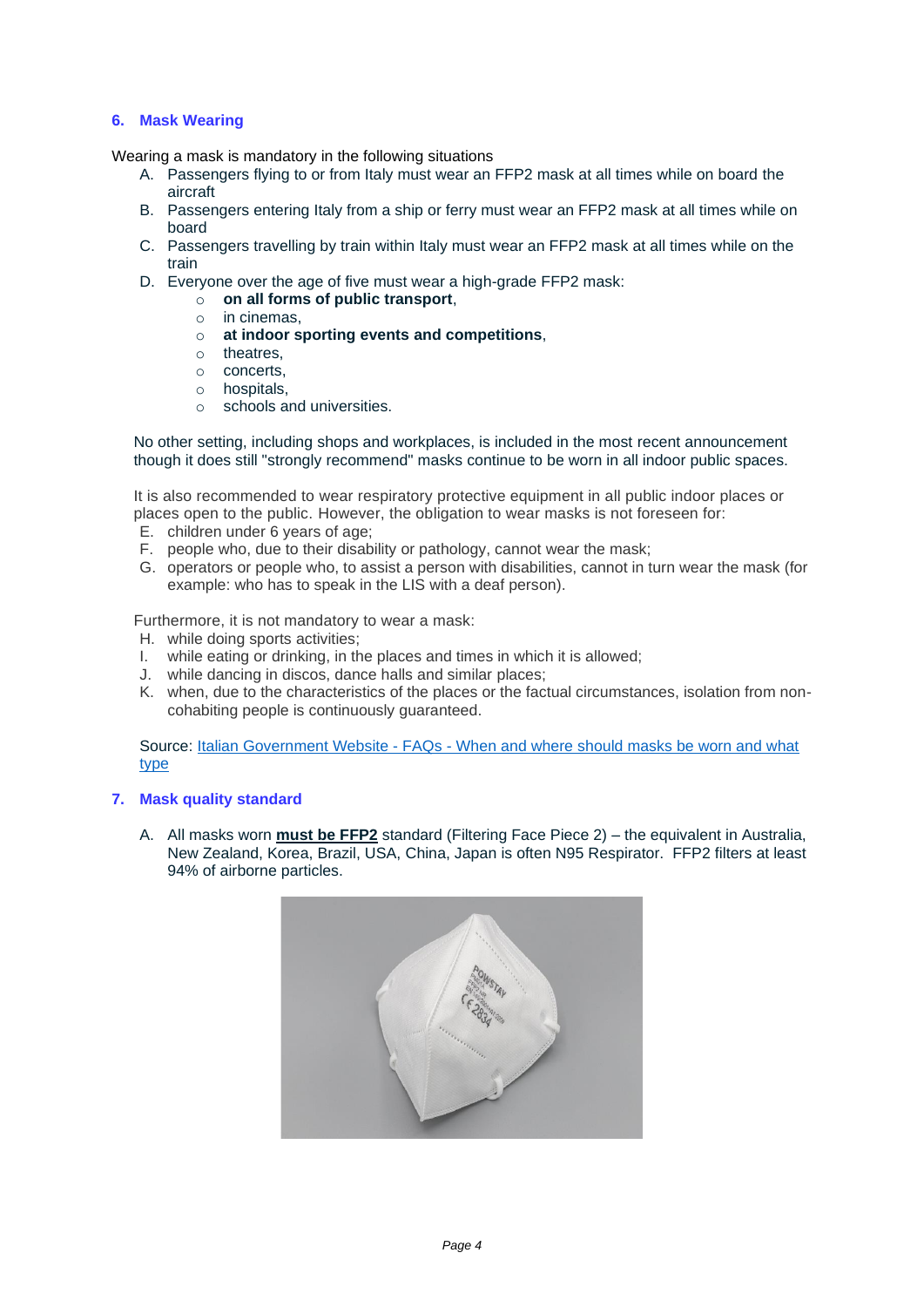B. It is the responsibility of participating teams and individuals that they ensure their masks meet the required FFP2 standard. Custom-designed masks for teams may not be of the standard required. The ILS will not be responsible if a participant is denied entry to the swimming pool in Riccione, or other venue because of a non-compliant mask.

## **8. General behaviour to reduce the likelihood of positive cases**

The Italian Government requires all participants to adopt the following precautionary behaviours at all times to help reduce the likelihood of positive cases occurring.

- A. *Social Distancing:* Avoid overcrowding, even through the use of reservation systems, especially inside closed places, maintaining an adequate distance in reference to the type of activity carried out.
- B. *Hand hygiene:* Make hand solutions available at the entrance and at various points of the premises, in order to facilitate frequent sanitization by users.
- C. *Surface hygiene:* Frequent sanitization of all areas, with particular attention to common areas and surfaces touched more frequently.
- D. *Aeration:* Reinforce natural or mechanized air exchange in enclosed spaces (e.g., keep doors, windows and glass open unless weather conditions or other necessities allow).

Source: [Italian Sports Department Notice dated April 2022](https://www.sport.governo.it/it/emergenza-covid-19/avviso-del-29-aprile-2022/)

#### **9. Removal of other Covid-19 restrictions**

- A. From 1 May almost all Covid-19 restrictions have been removed in Italy. However, at this time it is likely that there will still be some restrictions required within the Riccione Pool complex.
- B. Access to spectators at present is not yet allowed, and there may still be some additional space restrictions that will have to be followed. As stated above masks of FFP2 standard must be worn inside the pool except when a competitor is taking part in a race.
- C. These issues remain under discussion and negotiation. The ILS will provide a further update on what restrictions remain and any changes made within the pool complex.
- D. There will be no space restrictions in place at the Ocean/Beach venue, and masks will not be required to be worn except where previously indicated in any indoor areas. However, the general principles shown at Section 8 should be observed by all participants to help a safe event to be run.

#### **10. Covid-19 testing for participants who require a test to be able to return to their country**

For those requiring testing to be able to return to their country, further details will be provided on how those participants can get the appropriate tests before they return at a site close to the Riccione Pool complex.

#### **11. Local Transportation Plans**

The removal of Covid-19 restrictions also impacts the local transportation plans that had been developed to move teams and officials to and from the two venues. These are now being reviewed and will be confirmed in due course.

#### **12. Catering arrangements and Social Functions**

The impacts of any restrictions that remain on the proposed catering arrangements at the venues and any social functions are still being worked through. Catering in some form will be permitted at both venues, although it is expected no self-service functions will be permitted with attended/waiter service at all locations. The outcomes of this review will be announced soon.

Please address any questions on the content of this update to John Martin MBE, ILS Event Director, [j.martin@ilsf.org](mailto:j.martin@ilsf.org)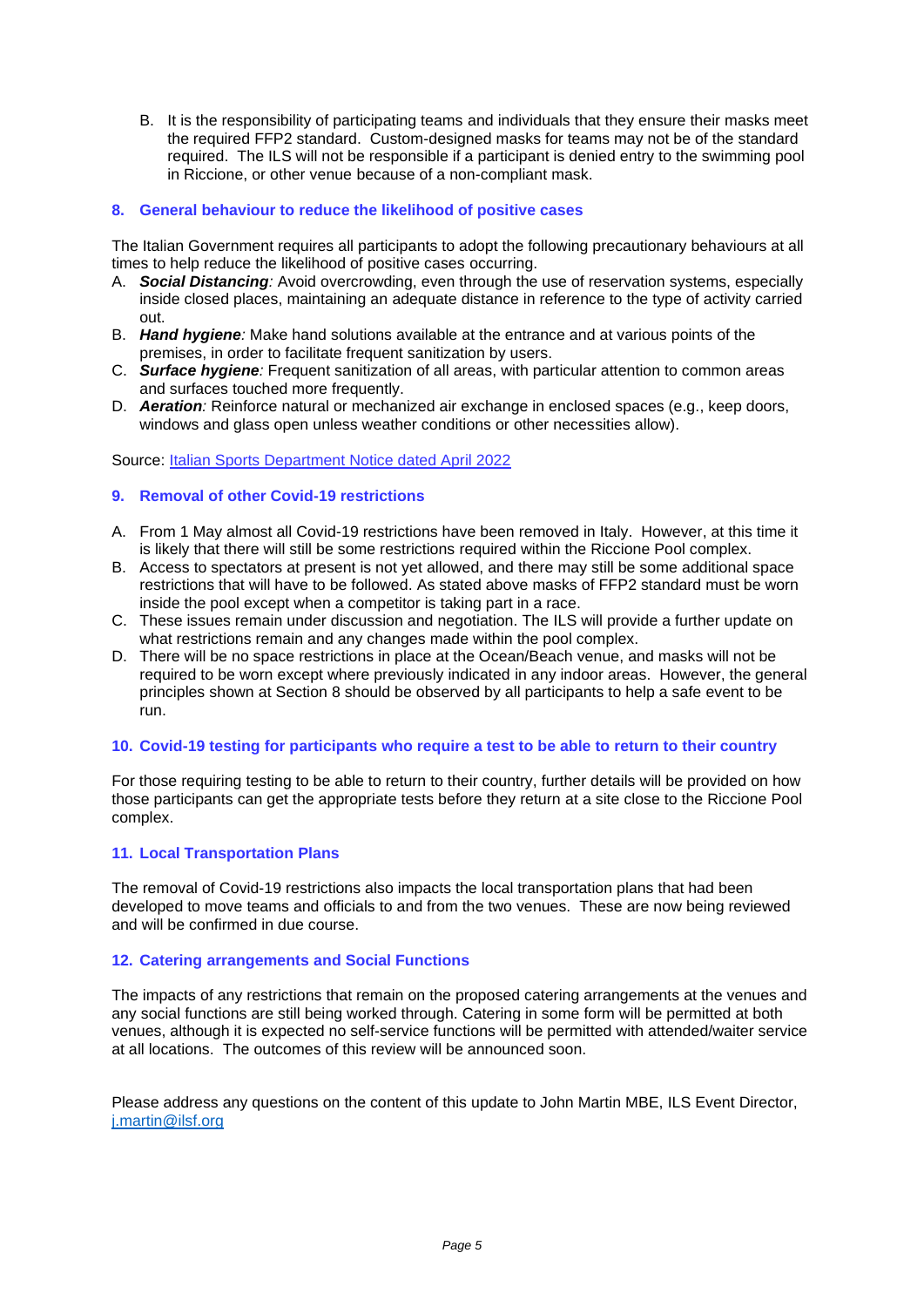# **Appendix 1**

|                                                 | Covid 19 measures that impact on attendance at LWC 2022                                                                                                                     |                                                                                          |                                                                                                                             |
|-------------------------------------------------|-----------------------------------------------------------------------------------------------------------------------------------------------------------------------------|------------------------------------------------------------------------------------------|-----------------------------------------------------------------------------------------------------------------------------|
| <b>Topic</b>                                    | <b>Issue</b>                                                                                                                                                                | Can I enter Italy?                                                                       | How long is certificate valid                                                                                               |
| <b>Entering Italy</b>                           | 1. I have been fully vaccinated with a booster dose                                                                                                                         | Yes, if the vaccine is on the approved<br>list<br>Yes, if the vaccine is on the approved | Unlimited                                                                                                                   |
|                                                 | 2. I have been fully vaccinated but not with a booster dose                                                                                                                 | list                                                                                     | 9 months from last injection                                                                                                |
|                                                 | 3. My vaccine is on the list approved by the Italian Government                                                                                                             | <b>Yes</b>                                                                               | With booster unlimited, without booster 9<br>months                                                                         |
|                                                 | $\vert$ 4. My vaccine is not on the list approved by the Italian Government<br>5. I have recovered from Covid-19 in the previous 180 days                                   | No, see next option<br>Yes                                                               | 180 days from positive test                                                                                                 |
|                                                 | 6. I have not had Covid-19 or recovered from it in the previous 180 days                                                                                                    | No, see next option                                                                      |                                                                                                                             |
|                                                 | 7. I am in possession of a negative PCR test in the previous 72 hours                                                                                                       | Yes                                                                                      | For entry to LWC 2022                                                                                                       |
|                                                 | 8. Are you in possession of a negative LFT test in the previous 48 hours                                                                                                    | Yes                                                                                      | For entry to LWC 2022                                                                                                       |
|                                                 |                                                                                                                                                                             | Yes, but immediate self isolation for 5<br>days required, and only private               |                                                                                                                             |
|                                                 | 9. If none of the above applies                                                                                                                                             | transport can be used. A test must be<br>taken at the end of 5 days. If negative         |                                                                                                                             |
|                                                 |                                                                                                                                                                             | you can leave the self-isolation                                                         |                                                                                                                             |
| <b>Topic</b>                                    | <b>Issue</b>                                                                                                                                                                | Can I participate in LWC 2022                                                            | <b>Next action I must take</b>                                                                                              |
| <b>Entering the LWC 2022</b><br><b>LWC 2022</b> | I travelled from outside Europe and I am in possession of a negative PCR<br>test taken in the previous 72 hours                                                             | Yes                                                                                      | Participant must present this at the Accreditation<br>Centre                                                                |
|                                                 | I travelled from inside Europe and I am in possession of a negative PCR<br>Accreditation Centre to be test taken within the previous 48 hours                               | Yes                                                                                      | Participant must present this at the Accreditation<br>Centre                                                                |
|                                                 | accredited to participate in   arrived in Italy more than 72 hours ago but have a negative PCR test<br>taken in Italy within 48 hours of attending the Accreditation Centre | Yes                                                                                      | Participant must present this at the Accreditation<br>Centre                                                                |
|                                                 | I do not yet have a negative PCR test taken within 72 (outside of Europe)<br>or 48 (inside Europe) hours                                                                    | Not until a negative PCR test has been<br>taken in Italy                                 | Participant must await until the negative result is<br>obtained and then present this at the<br><b>Accreditation Centre</b> |